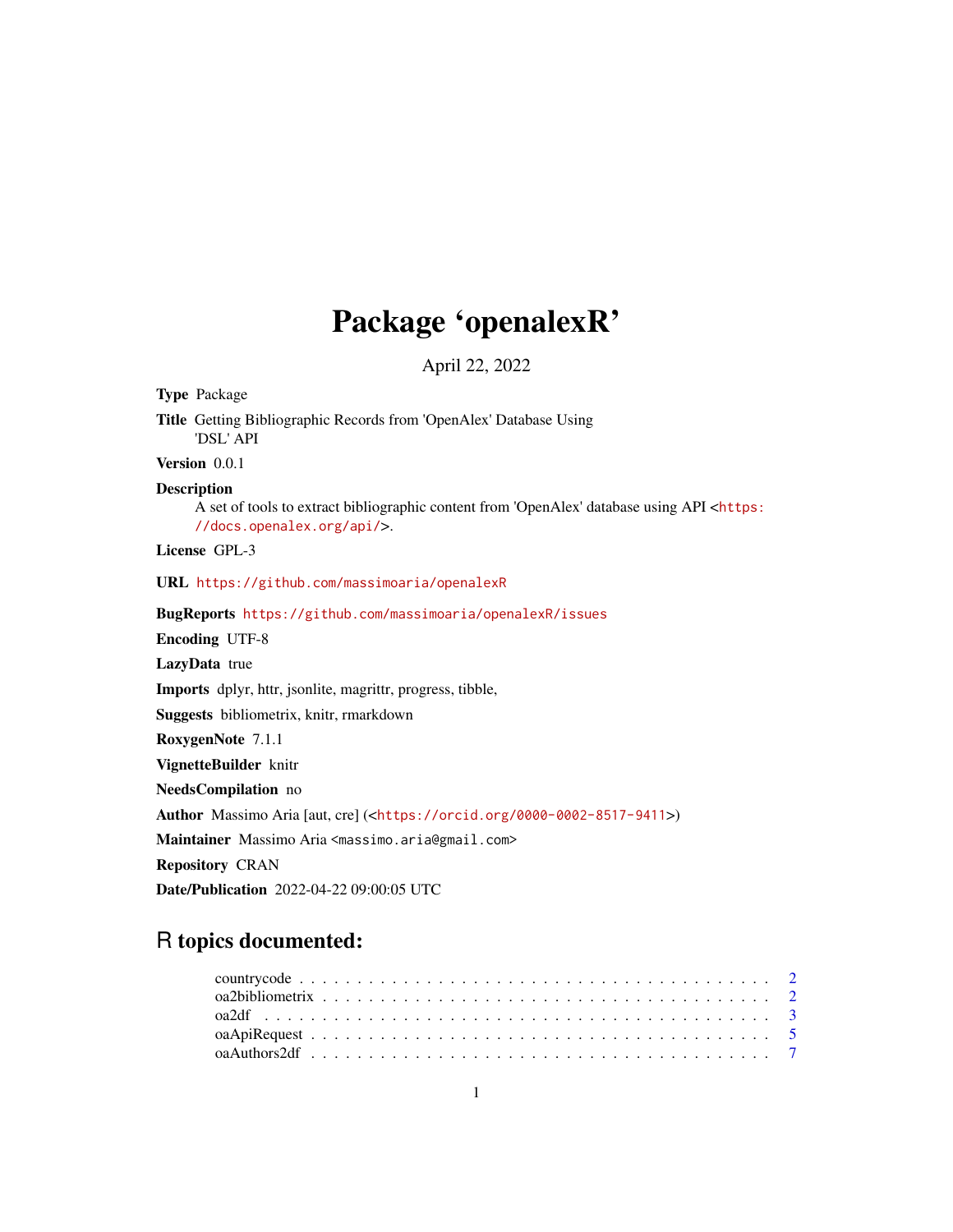#### <span id="page-1-0"></span>2 oa2bibliometrix

| Index |  |
|-------|--|
|       |  |
|       |  |

countrycode *Index of Countries and their alpha-2 and aplha-3 codes.*

#### Description

Data frame contains the list of countries and their alpha-2 and aplha-3 codes.

#### Format

A data frame with 250 rows and 3 variables:

Country country names

Alpha2 countries' alpha-2 codes

Alpha3 countries' alpha-3 codes

oa2bibliometrix *Convert OpenAlex collection from data frame to bibliometrix object*

#### Description

It converts bibliographic collections gathered from OpenAlex database <https://openalex.org/> into a bibliometrix data frame [\(https://bibliometrix.org/\)](https://bibliometrix.org/)

#### Usage

```
oa2bibliometrix(df)
```
#### Arguments

df is bibliographic collection of works donwloaded from OpenALex.

#### Value

a data.frame with class "bibliometrix".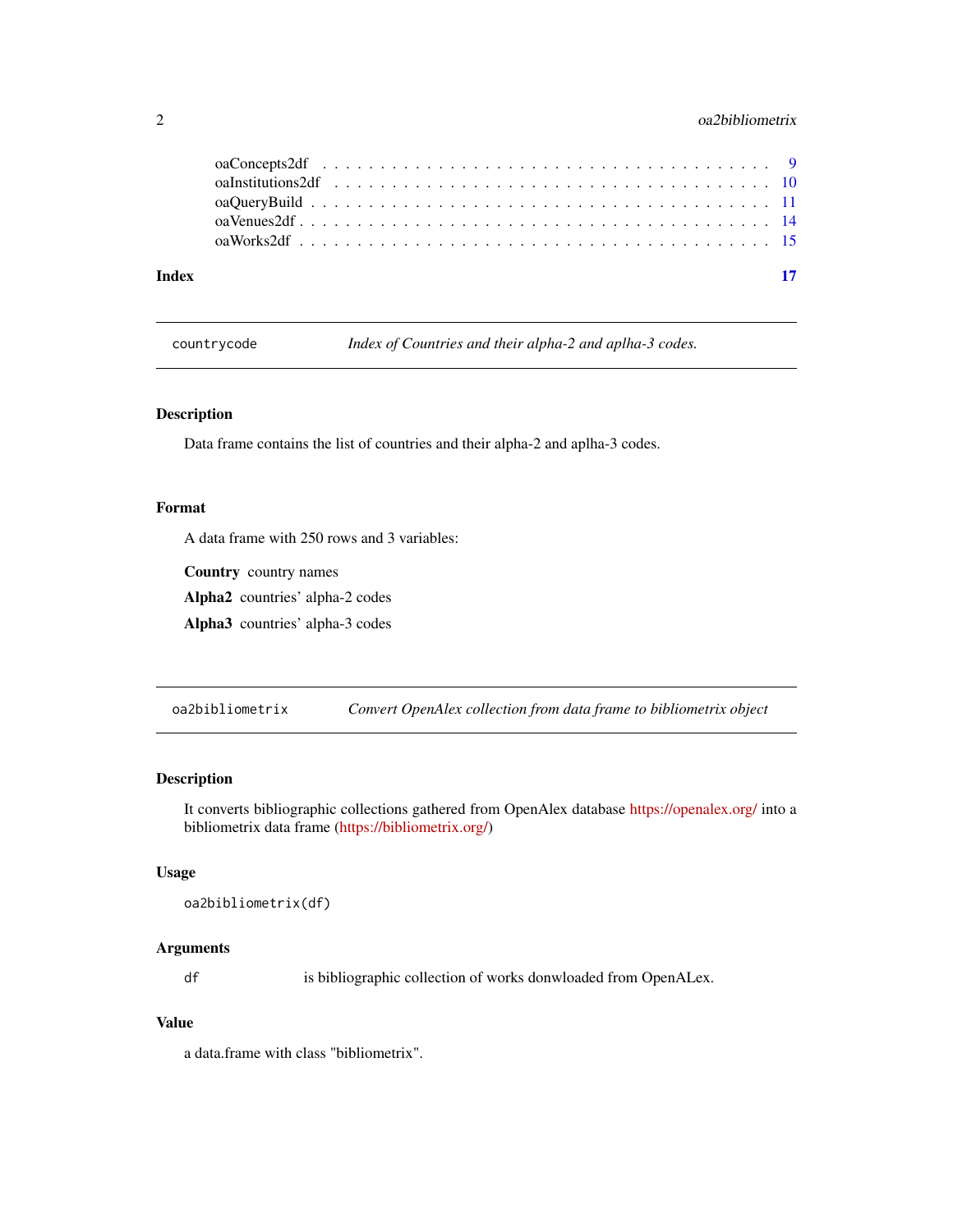#### <span id="page-2-0"></span> $\alpha$ 2df  $\beta$

#### Examples

## Not run:

```
# Query to search all works citing the article:
# Aria, M., & Cuccurullo, C. (2017). bibliometrix:
# An R-tool for comprehensive science mapping analysis.
# Journal of informetrics, 11(4), 959-975.
# published in 2021.
# The paper is associated to the OpenAlex id W2755950973.
# Results have to be sorted by relevance score in a descending order.
query <- oaQueryBuild(
identifier=NULL,
entity = "works",
filter = "cites:W2755950973",
date_from = "2021-01-01",date_to = "2021-12-31",
search = NULL,
sort="cited_by_count:desc",
endpoint = "https://api.openalex.org/")
res <- oaApiRequest(
   query\_url = query,total.count = FALSE,
   verbose = FALSE
   )
df <- oa2df(res, entity="works")
M <- oa2bibliometrix(df)
## End(Not run)
```
oa2df *Convert OpenAlex collection from list to data frame*

#### Description

It converts bibliographic collections gathered from OpenAlex database <https://openalex.org/> into data frame. The function converts a collection of records about works, authors, institutions, venues or concepts obtained using oaApiRequest into a data frame/tibble.

#### Usage

oa2df(data, entity = "works", verbose = TRUE)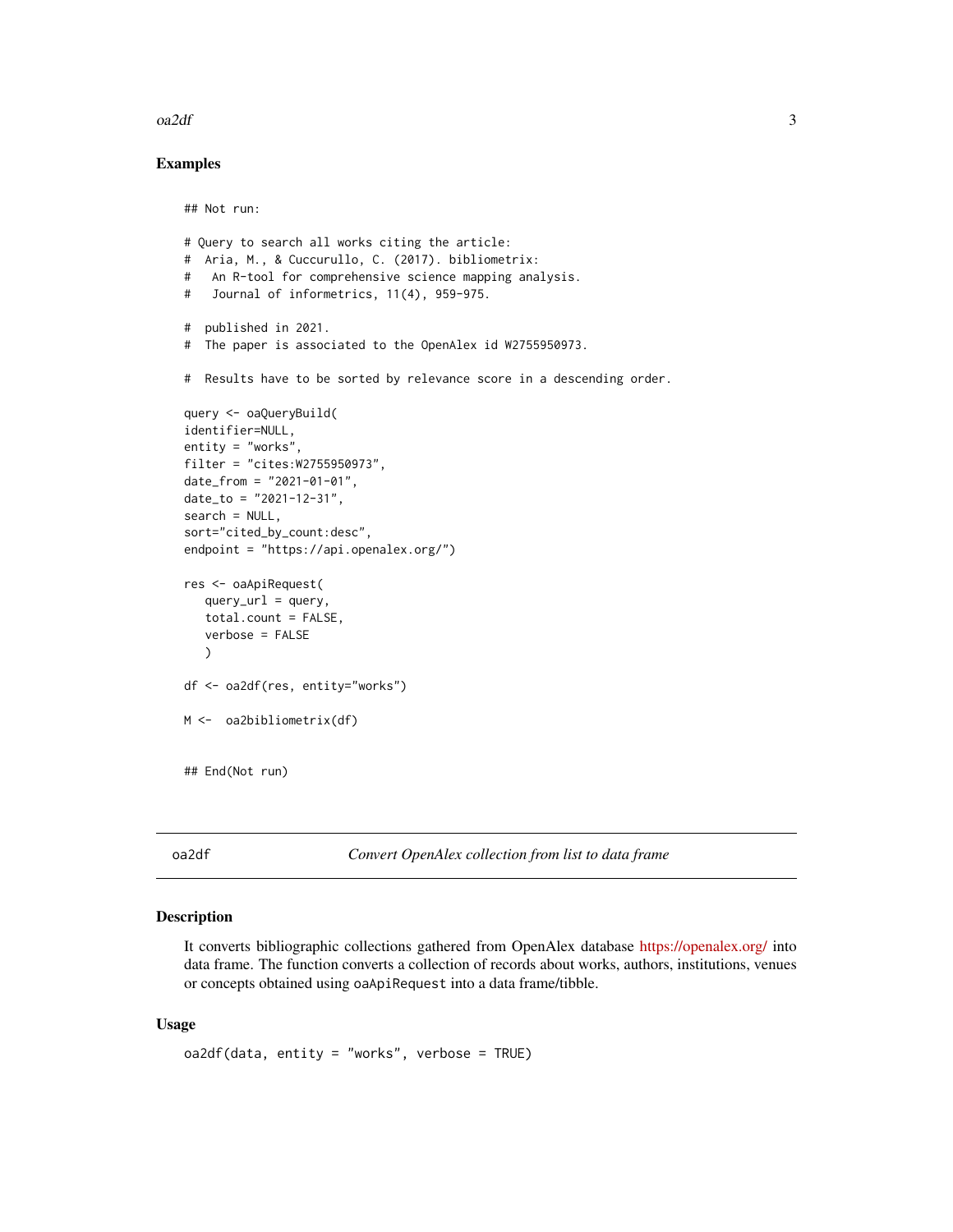#### Arguments

| data    | is a list, data is the output of the function oa Api Request.                                                                                                                                                       |
|---------|---------------------------------------------------------------------------------------------------------------------------------------------------------------------------------------------------------------------|
| entitv  | is a character. It indicates the scholarly entity of the search. The argument can<br>be equal to entity = $c("works", "authors", "vennes", "institutions", "concepts").$<br>The default value is entity $=$ works". |
| verbose | is a logical. If TRUE, information about the querying process will be plotted on<br>screen. Default is verbose=TRUE.                                                                                                |

#### Value

a data.frame.

For more extensive information about OpenAlex API, please visit: <https://docs.openalex.org/api>

#### Examples

```
## Not run:
# Query to search all works citing the article:
# Aria, M., & Cuccurullo, C. (2017). bibliometrix:
# An R-tool for comprehensive science mapping analysis.
# Journal of informetrics, 11(4), 959-975.
# published in 2021.
# The paper is associated to the OpenAlex id W2755950973.
# Results have to be sorted by relevance score in a descending order.
query <- oaQueryBuild(
identifier=NULL,
entity = "works",
filter = "cites:W2755950973",
date_from = "2021-01-01",
date_to = "2021-12-31",
search = NULL,sort="relevance_score:desc",
endpoint = "https://api.openalex.org/")
res <- oaApiRequest(
  query\_url = query,total.count = FALSE,
  verbose = FALSE
   )
df <- oa2df(res, entity="works")
df
## End(Not run)
```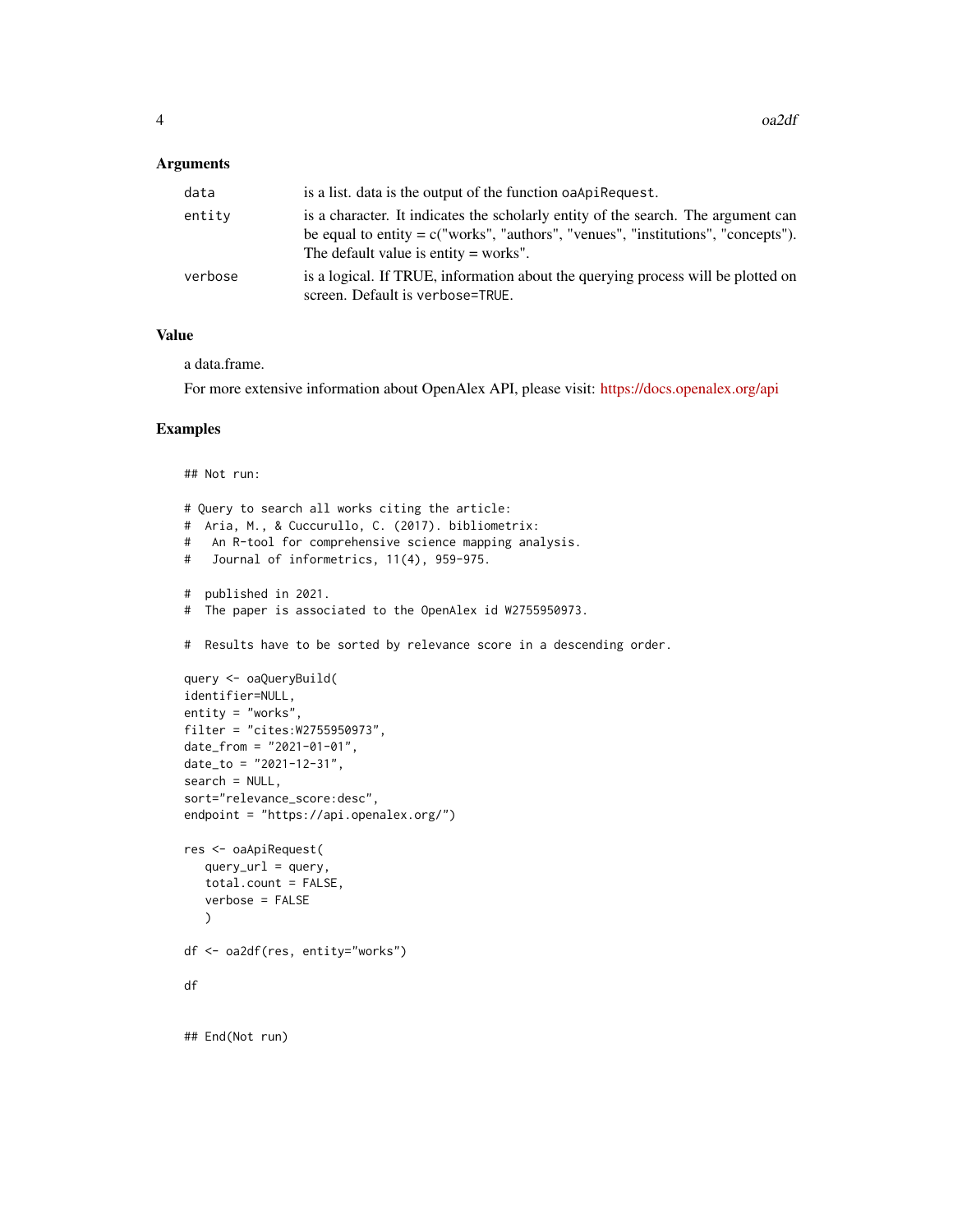<span id="page-4-0"></span>

#### Description

It gets bibliographic records from OpenAlex database [https://openalex.org/.](https://openalex.org/) The function oaApiRequest queries OpenAlex database using a query formulated through the function oaQueryBuild.

#### Usage

oaApiRequest(query\_url, total.count = FALSE, mailto = NULL, verbose = FALSE)

#### Arguments

| query_url   | is a character. It contains a search query formulated using the OpenAlex API<br>language. A query can be automatically generated using the function oaQueryBuild. |
|-------------|-------------------------------------------------------------------------------------------------------------------------------------------------------------------|
| total.count | is a logical. If TRUE, the function returns only the number of item matching the<br>query. Default is total.count=FALSE.                                          |
| mailto      | is a character. To get into the polite pool, the arguments mailto have to give<br>OpenAlex an email where they can contact you.                                   |
| verbose     | is a logical. If TRUE, information about the querying process will be plotted on<br>screen. Default is verbose=FALSE.                                             |

#### Value

a data.frame or a list.

For more extensive information about OpenAlex API, please visit: <https://docs.openalex.org/api>

#### Examples

```
## Not run:
### EXAMPLE 1: Full record about an entity.
# Query to obtain all information about a particular work/author/institution/etc.:
# The following paper is associated to the OpenAlex-id W2755950973.
# Aria, M., & Cuccurullo, C. (2017). bibliometrix:
# An R-tool for comprehensive science mapping analysis.
# Journal of informetrics, 11(4), 959-975.
query_work <- oaQueryBuild(
identifier = "W2755950973",
entity = "works",
endpoint = "https://api.openalex.org/")
```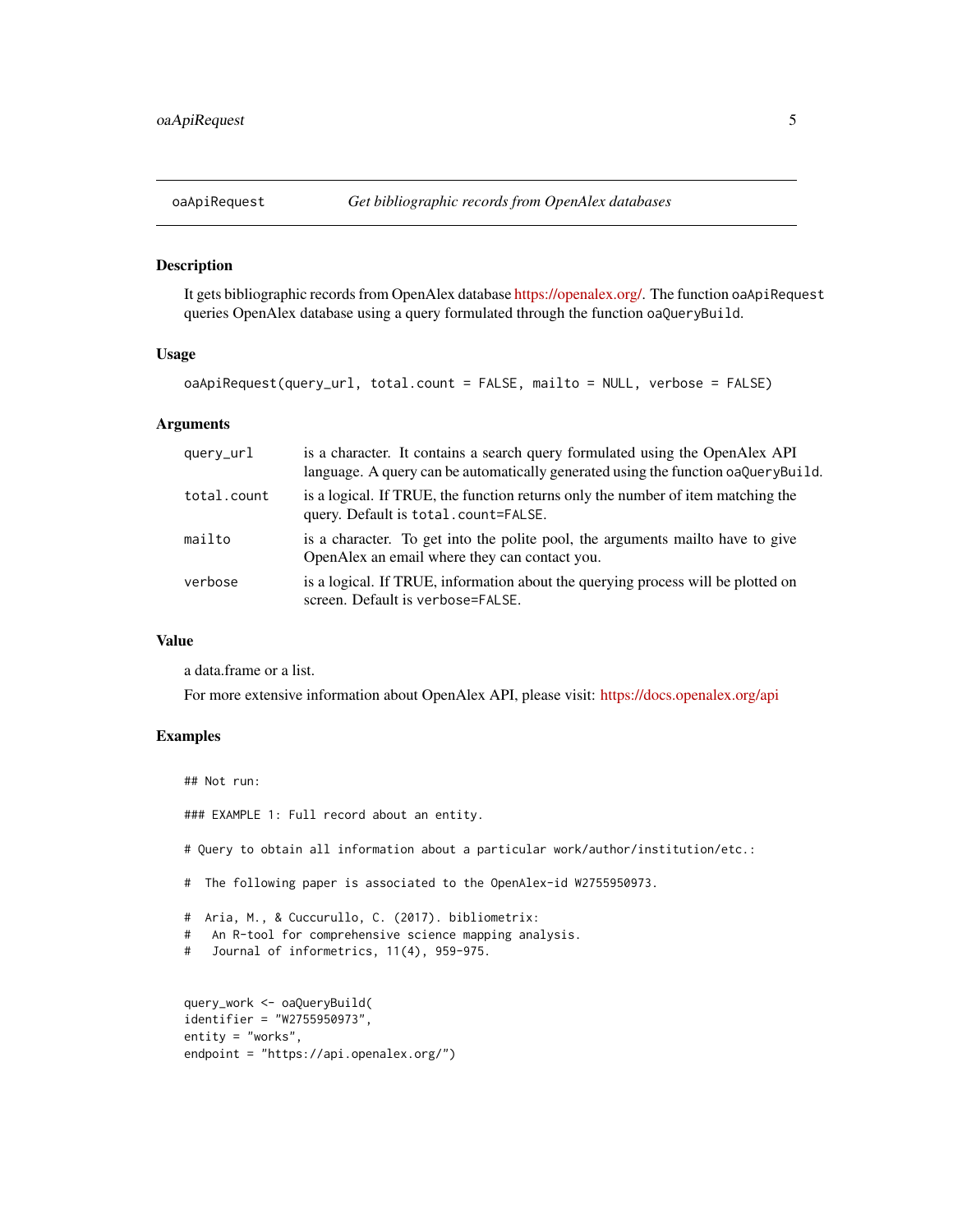```
res <- oaApiRequest(
  query_url = query_work,
   total.count = FALSE,
   verbose = FALSE
   \lambda# The author Massimo Aria is associated to the OpenAlex-id A923435168.
query_author <- oaQueryBuild(
identifier = "A923435168",
entity = "authors",
endpoint = "https://api.openalex.org/")
res <- oaApiRequest(
  query_url = query_author,
   total.count = FALSE,
  verbose = FALSE
   \lambda### EXAMPLE 2: all works citing a particular work.
# Query to search all works citing the article:
# Aria, M., & Cuccurullo, C. (2017). bibliometrix:
# An R-tool for comprehensive science mapping analysis.
# Journal of informetrics, 11(4), 959-975.
# published in 2021.
# The paper is associated to the OpenAlex id W2755950973.
# Results have to be sorted by relevance score in a descending order.
query2 <- oaQueryBuild(
identifier=NULL,
entity = "works",
filter = "cites:W2755950973",
date_from = "2021-01-01",date_to = "2021-12-31",
search=NULL,
sort="cited_by_count:desc",
endpoint = "https://api.openalex.org/")
res2 <- oaApiRequest(
   query\_url = query2,
   total.count = FALSE,
   verbose = FALSE
   \lambda
```
### EXAMPLE 3: All works matching a string in their title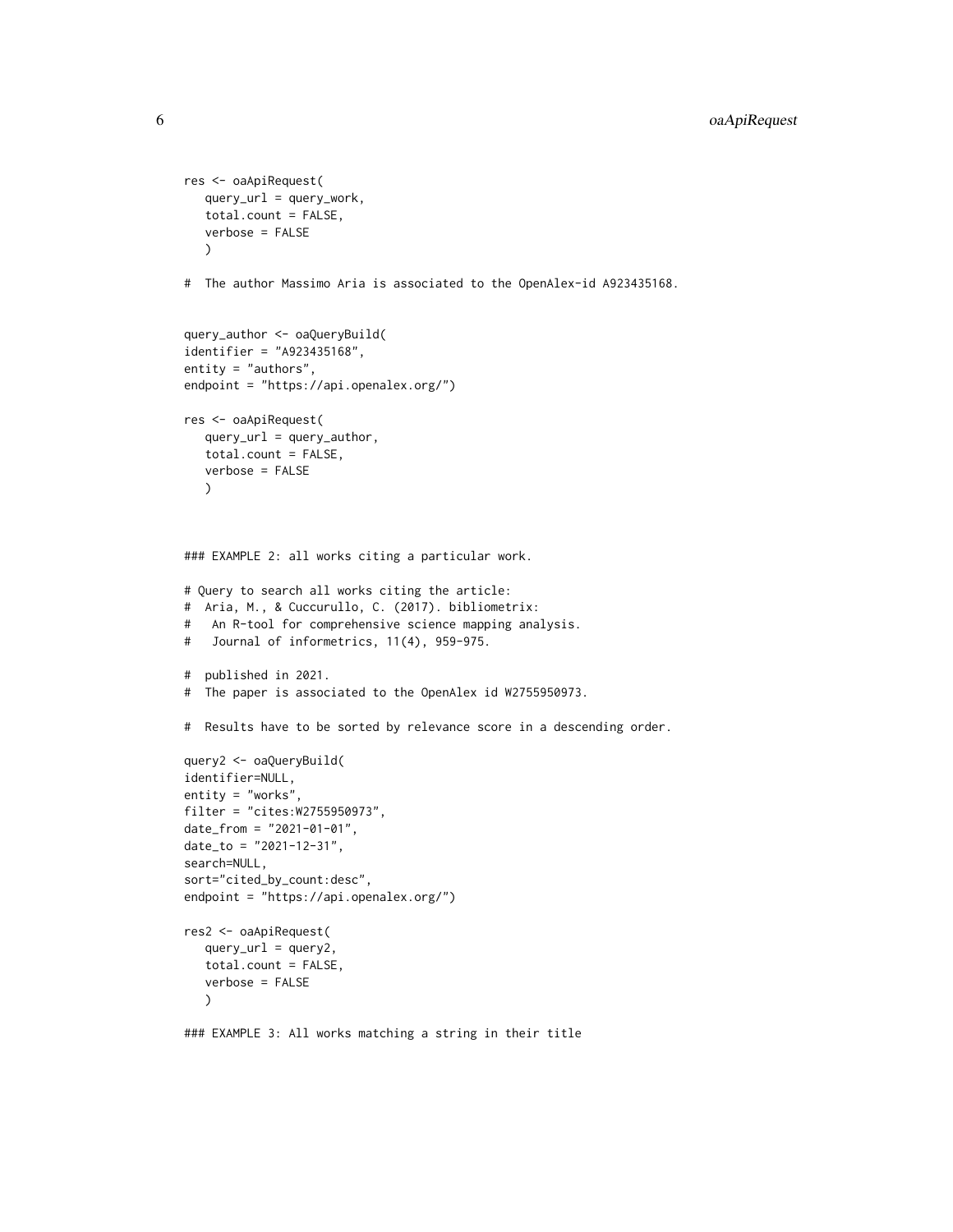#### <span id="page-6-0"></span>oaAuthors2df 7

```
# Query to search all works containing the exact string
# "bibliometric analysis" OR "science mapping" in the title, published in 2020 or 2021.
# Results have to be sorted by relevance score in a descending order.
query3 <- oaQueryBuild(
  identifier=NULL,
  entity = "works",
  filter = 'title.search:"bibliometric analysis"|"science mapping"',
  date_from = "2020-01-01",
  date_to = "2021-12-31",
   search=NULL,
   sort="cited_by_count:desc",
   endpoint = "https://api.openalex.org/")
res3 <- oaApiRequest(
  query\_url = query3,
   total.count = FALSE,
  verbose = FALSE
  )
### EXAMPLE 4: How to check how many works match a query
# Query to search all works containing the exact string
# "bibliometric analysis" OR "science mapping" in the title, published in 2020 or 2021.
# Quey only to know how many works could be retrieved (total.count=TRUE)
query4 <- oaQueryBuild(
  identifier=NULL,
  entity = "works",
  filter = 'title.search:"bibliometric analysis"|"science mapping"',
  date_from = "2020-01-01",
  date_to = "2021-12-31",
  search=NULL,
  sort="cited_by_count:desc",
  endpoint = "https://api.openalex.org/")
res4 <- oaApiRequest(
  query\_url = query4,
   total.count = TRUE,
  verbose = FALSE
  \lambdares4$count #number of items retrieved by our query
## End(Not run)
```
oaAuthors2df *Convert OpenAlex collection of authors' records from list format to data frame*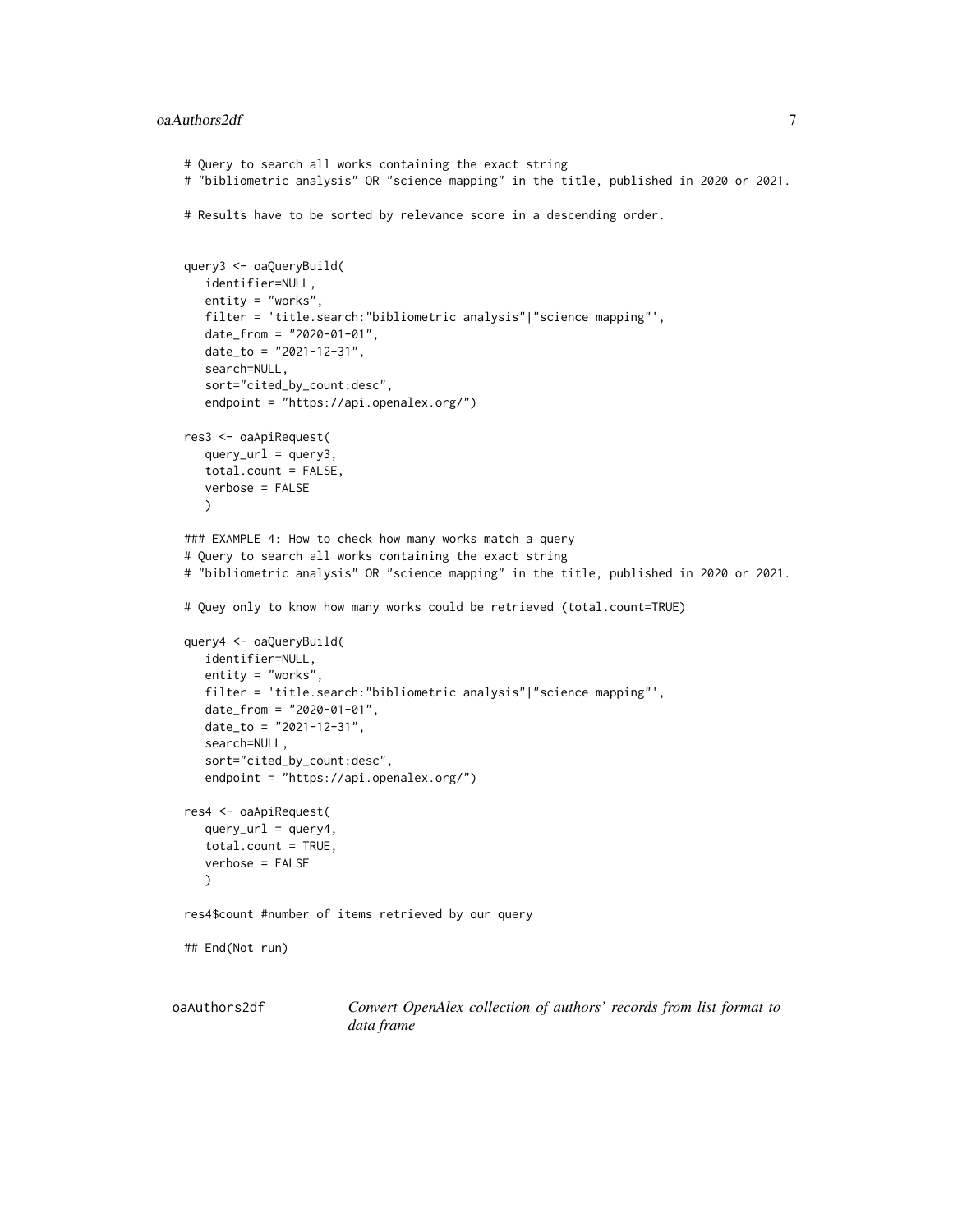#### Description

It converts bibliographic collection of authors' records gathered from OpenAlex database <https://openalex.org/> into data frame. The function converts a list of authors' records obtained using oaApiRequest into a data frame/tibble.

#### Usage

```
oaAuthors2df(data, verbose = TRUE)
```
#### **Arguments**

| data    | is a list. data is the output of the function oa Api Request.                                                        |
|---------|----------------------------------------------------------------------------------------------------------------------|
| verbose | is a logical. If TRUE, information about the querying process will be plotted on<br>screen. Default is verbose=TRUE. |

#### Value

a data.frame.

For more extensive information about OpenAlex API, please visit: <https://docs.openalex.org/api>

#### Examples

## Not run:

# Query to search information about all authors affiliated to the University of Naples Federico II # which have authored at least 100 publications:

# University of Naples Federico II is associated to the OpenAlex id I71267560.

```
query_author <- oaQueryBuild(
 identifier = NULL,
 entity = "authors",
 filter = "last_known_institution.id:I71267560,works_count:>99")
res <- oaApiRequest(
  query\_url = query_author,
   total.count = FALSE,
   verbose = FALSE
  )
df <- oa2df(res, entity = "authors")
df
## End(Not run)
```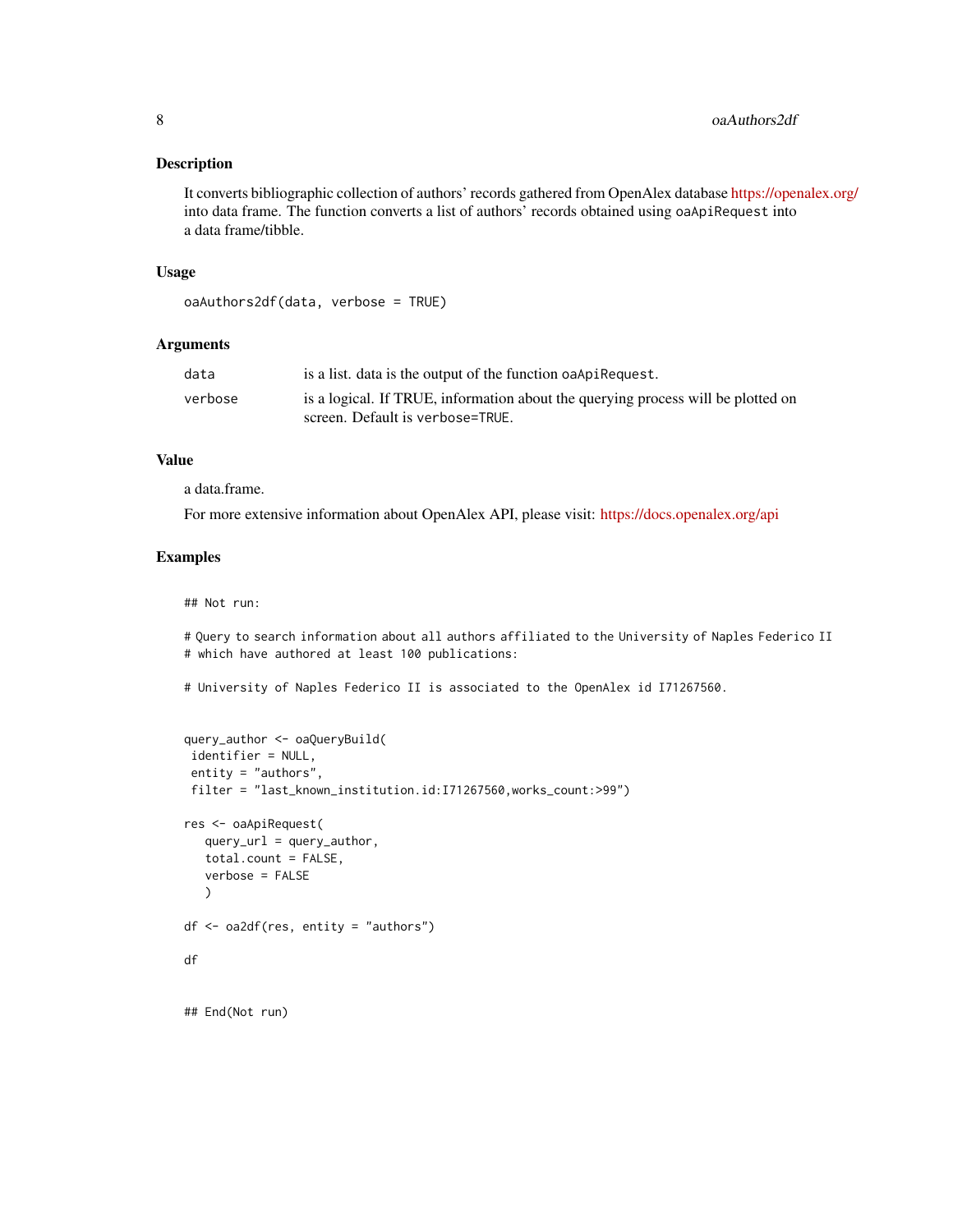<span id="page-8-0"></span>

#### Description

It converts bibliographic collection of concepts' records gathered from OpenAlex database <https://openalex.org/> into data frame. The function converts a list of concepts' records obtained using oaApiRequest into a data frame/tibble.

#### Usage

oaConcepts2df(data, verbose = TRUE)

#### Arguments

| data    | is a list. data is the output of the function oaApiRequest.                                                          |
|---------|----------------------------------------------------------------------------------------------------------------------|
| verbose | is a logical. If TRUE, information about the querying process will be plotted on<br>screen. Default is verbose=TRUE. |

#### Value

a data.frame.

For more extensive information about OpenAlex API, please visit: <https://docs.openalex.org/api>

#### Examples

```
## Not run:
```
# Query to search information about all Italian educational institutions

```
query_inst <- oaQueryBuild(
 entity = "institutions",
filter = "country_code:it,type:education")
res <- oaApiRequest(
  query_url = query_inst,
  total.count = FALSE,
  verbose = FALSE
  )
df <- oa2df(res, entity = "concepts")
df
```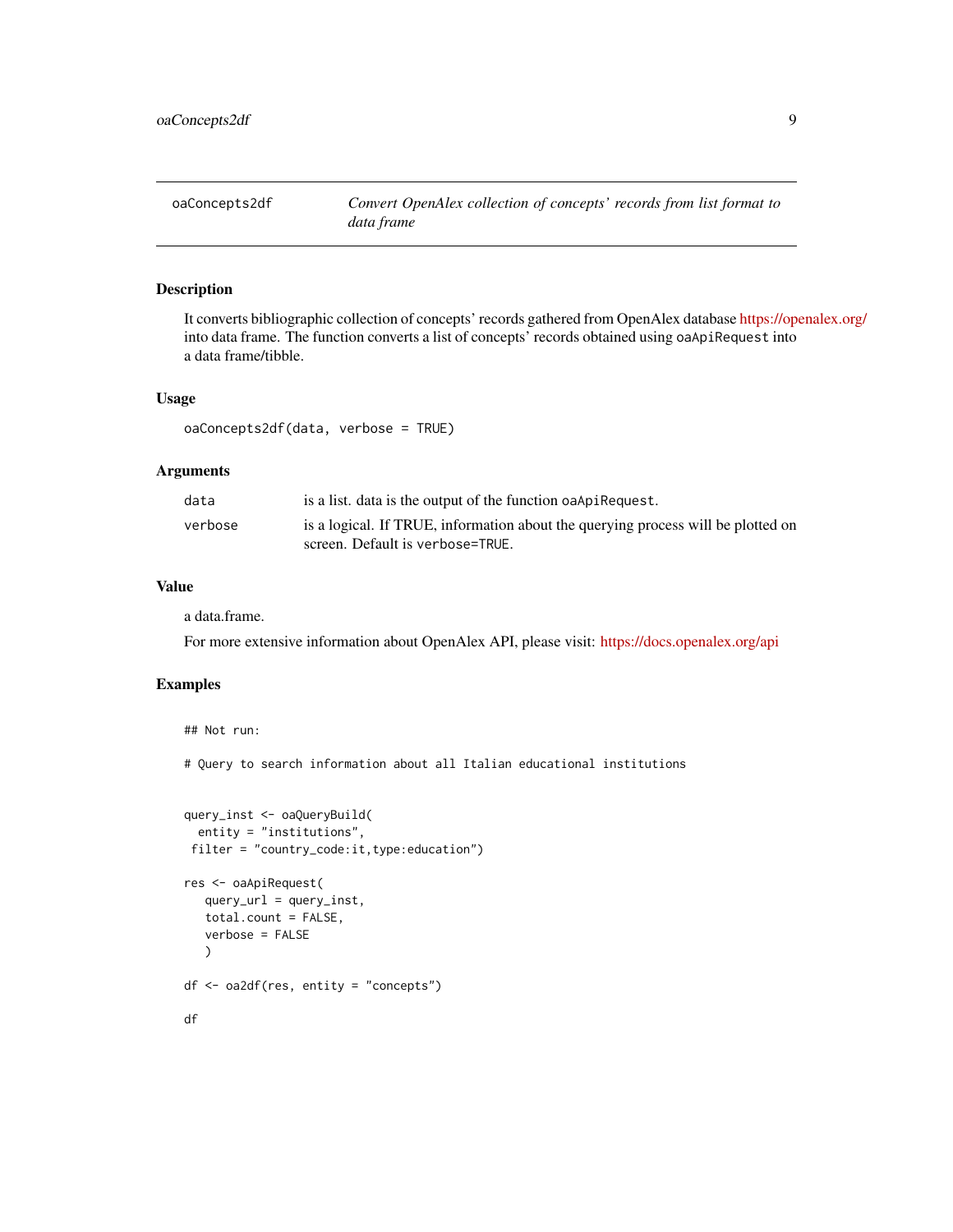<span id="page-9-0"></span>## End(Not run)

oaInstitutions2df *Convert OpenAlex collection of institutions' records from list format to data frame*

#### Description

It converts bibliographic collection of institutions' records gathered from OpenAlex database <https://openalex.org/> into data frame. The function converts a list of institutions' records obtained using oaApiRequest into a data frame/tibble.

#### Usage

```
oaInstitutions2df(data, verbose = TRUE)
```
#### Arguments

| data    | is a list. data is the output of the function oa Api Request.                                                        |
|---------|----------------------------------------------------------------------------------------------------------------------|
| verbose | is a logical. If TRUE, information about the querying process will be plotted on<br>screen. Default is verbose=TRUE. |
|         |                                                                                                                      |

#### Value

a data.frame.

## Not run:

For more extensive information about OpenAlex API, please visit: <https://docs.openalex.org/api>

#### Examples

```
# Query to search information about all Italian educational institutions
```

```
query_inst <- oaQueryBuild(
  entity = "institutions",
 filter = "country_code:it,type:education")
res <- oaApiRequest(
   query_url = query_inst,
   total.count = FALSE,
   verbose = FALSE
   )
df <- oa2df(res, entity = "institutions")
df
```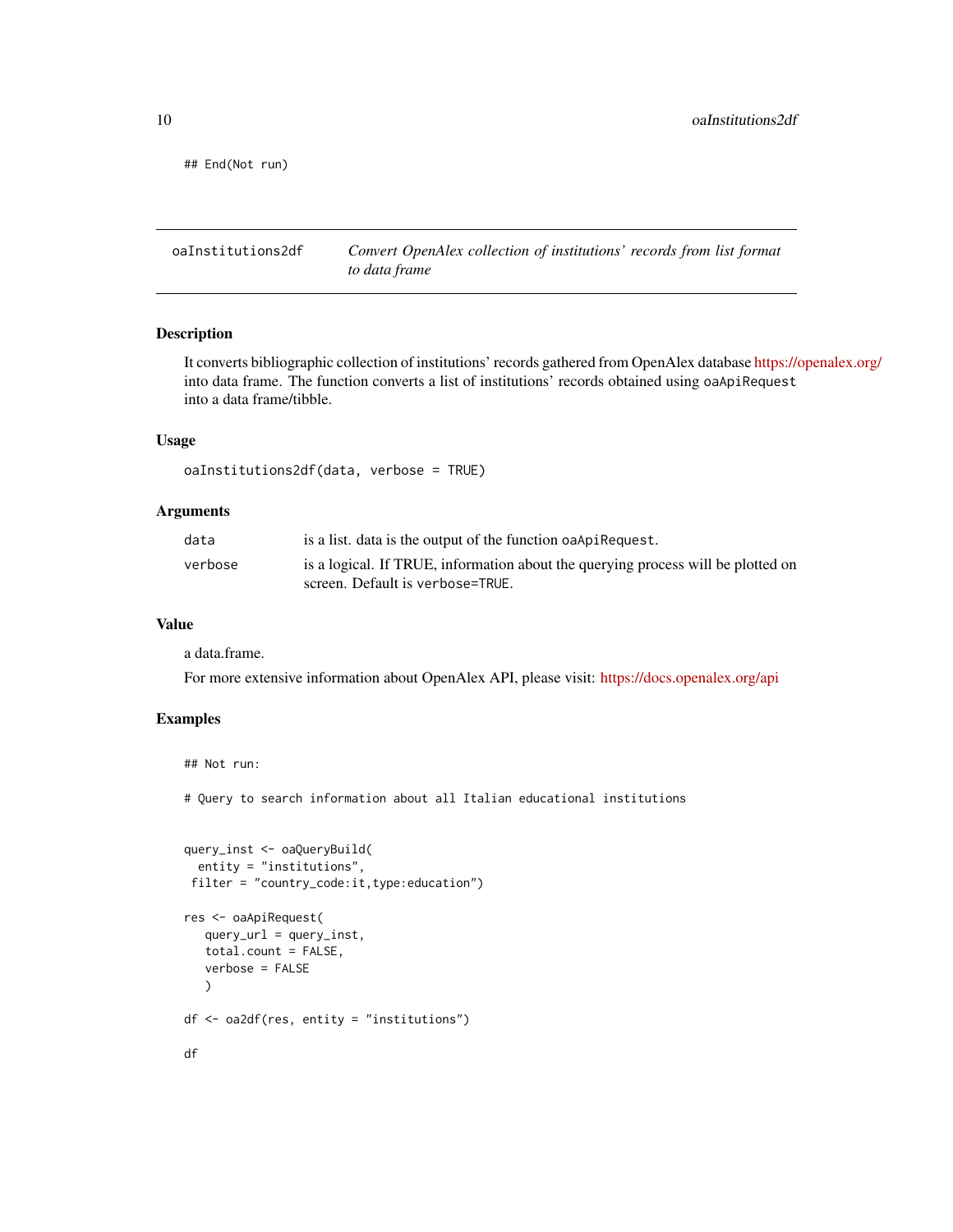<span id="page-10-0"></span>## End(Not run)

#### oaQueryBuild *Generate an OpenAlex query from a set of parameters*

#### Description

It generates a valid query, written following the OpenAlex API Language, from a set of parameters.

#### Usage

```
oaQueryBuild(
  identifier = NULL,
  entity = "works",
 filter = NULL,
 date_from = NULL,
 date_to = NULL,
 search = NULL,
 sort = NULL,endpoint = "https://api.openalex.org/",
  verbose = FALSE
\mathcal{L}
```
#### Arguments

| identifier | is a character. It indicates an item identifier.                                                                                                                                                                                                                                                                                                        |
|------------|---------------------------------------------------------------------------------------------------------------------------------------------------------------------------------------------------------------------------------------------------------------------------------------------------------------------------------------------------------|
| entity     | is a character. It indicates the scholarly entity of the search. The argument can<br>be equal to entity $= c("works", "authors", "venues", "institutions", "concepts").$<br>The default value is entity $=$ works".                                                                                                                                     |
| filter     | is a character. Filters narrow the list down to just entities that meet a particular<br>condition-specifically, a particular value for a particular attribute. Filters are<br>formatted thus ly: attribute: value. The complete list of filter attributes for each<br>entity can be found at https://docs.openalex.org/api/get-lists-of-entities#filter |
| date_from  | is a character. It indicates the starting date of the time-span. The format is<br>YYYY-MM-DD. The default values is date_from=NULL.                                                                                                                                                                                                                     |
| date to    | is a character. It indicates the ending date of the time-span. The format is<br>YYYY-MM-DD. The default values is date_from=NULL.                                                                                                                                                                                                                       |
| search     | is a character. Search is just another kind of filter, one that all five endpoints<br>support. But unlike the other filters, search doesn't require an exact match. To<br>filter using search, append .search to the end of the property you're filtering for.                                                                                          |
| sort       | is character. Use the sort parameter to specify the property you want your list<br>sorted by. You can sort by these properties, where they exist: display_name,<br>cited_by_count, works_count, publication_date, relevance_score.                                                                                                                      |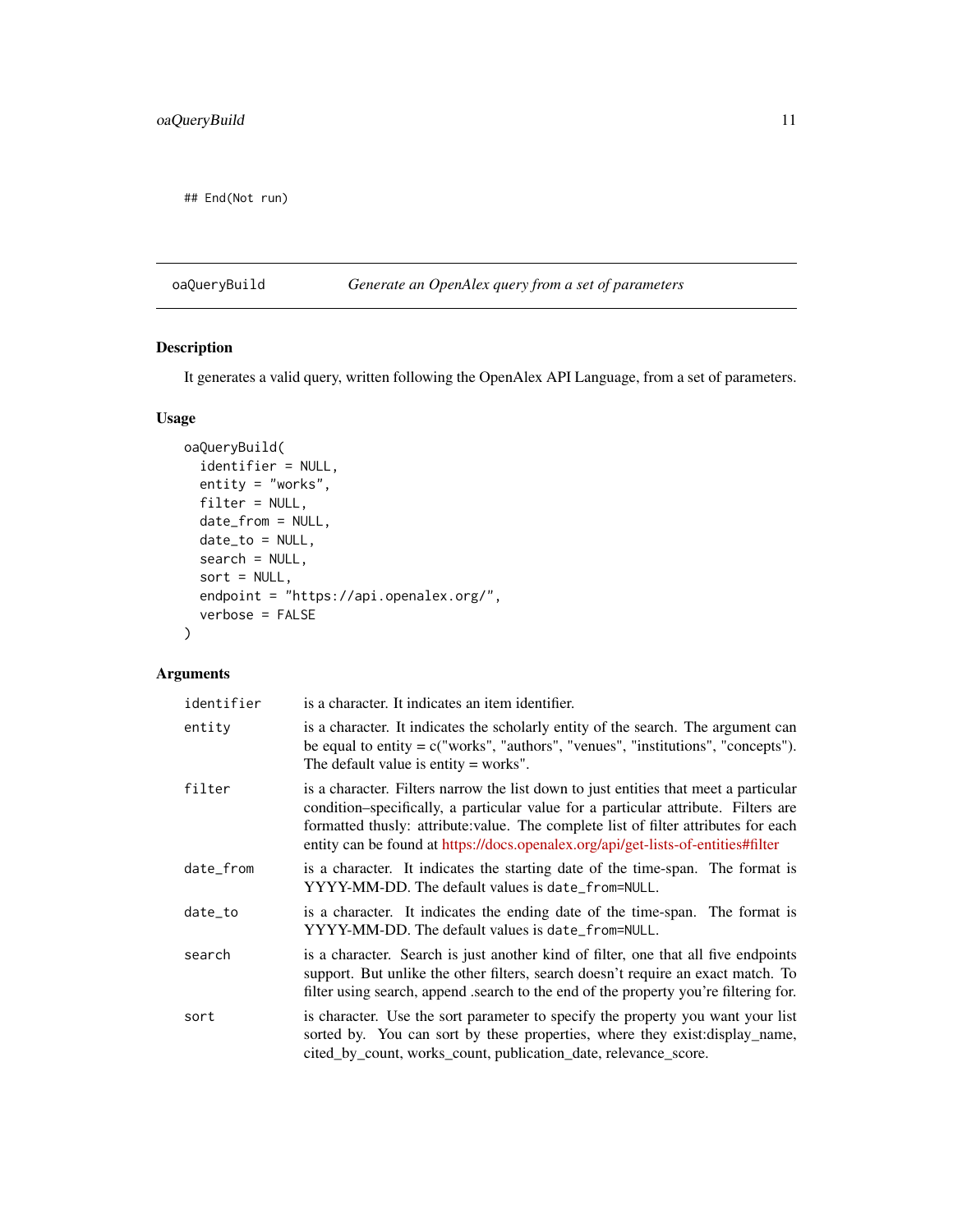| endpoint | is character. It indicates the url of the OpenAlex Endpoint API server. The<br>default value is endpoint = "https://api.openalex.org/". |
|----------|-----------------------------------------------------------------------------------------------------------------------------------------|
| verbose  | is a logical. If TRUE, information about the querying process will be plotted on<br>screen. Default is verbose=FALSE.                   |

#### Value

a character containing the query in OpenAlex format.

For more extensive information about OpenAlex API, please visit: <https://docs.openalex.org/api>

#### Examples

## Not run:

### EXAMPLE 1: Full record about an entity.

# Query to obtain allinformation about a particular work/author/institution/etc.:

# The following paper is associated to the OpenAlex-id W2755950973.

```
# Aria, M., & Cuccurullo, C. (2017). bibliometrix:
# An R-tool for comprehensive science mapping analysis.
```

```
# Journal of informetrics, 11(4), 959-975.
```

```
query_work <- oaQueryBuild(
identifier = "W2755950973",
endpoint = "https://api.openalex.org/")
```

```
res_work <- oaApiRequest(
   query_url = query_work,
   format = "list",
   total.count = FALSE,
   verbose = FALSE
   \lambda
```
# The author Massimo Aria is associated to the OpenAlex-id A923435168:

```
query_author <- oaQueryBuild(
identifier = "A923435168",
endpoint = "https://api.openalex.org/")
res_author <- oaApiRequest(
  query\_url = query_author,
  format = "list",
  total.count = FALSE,
  verbose = FALSE
  \lambda
```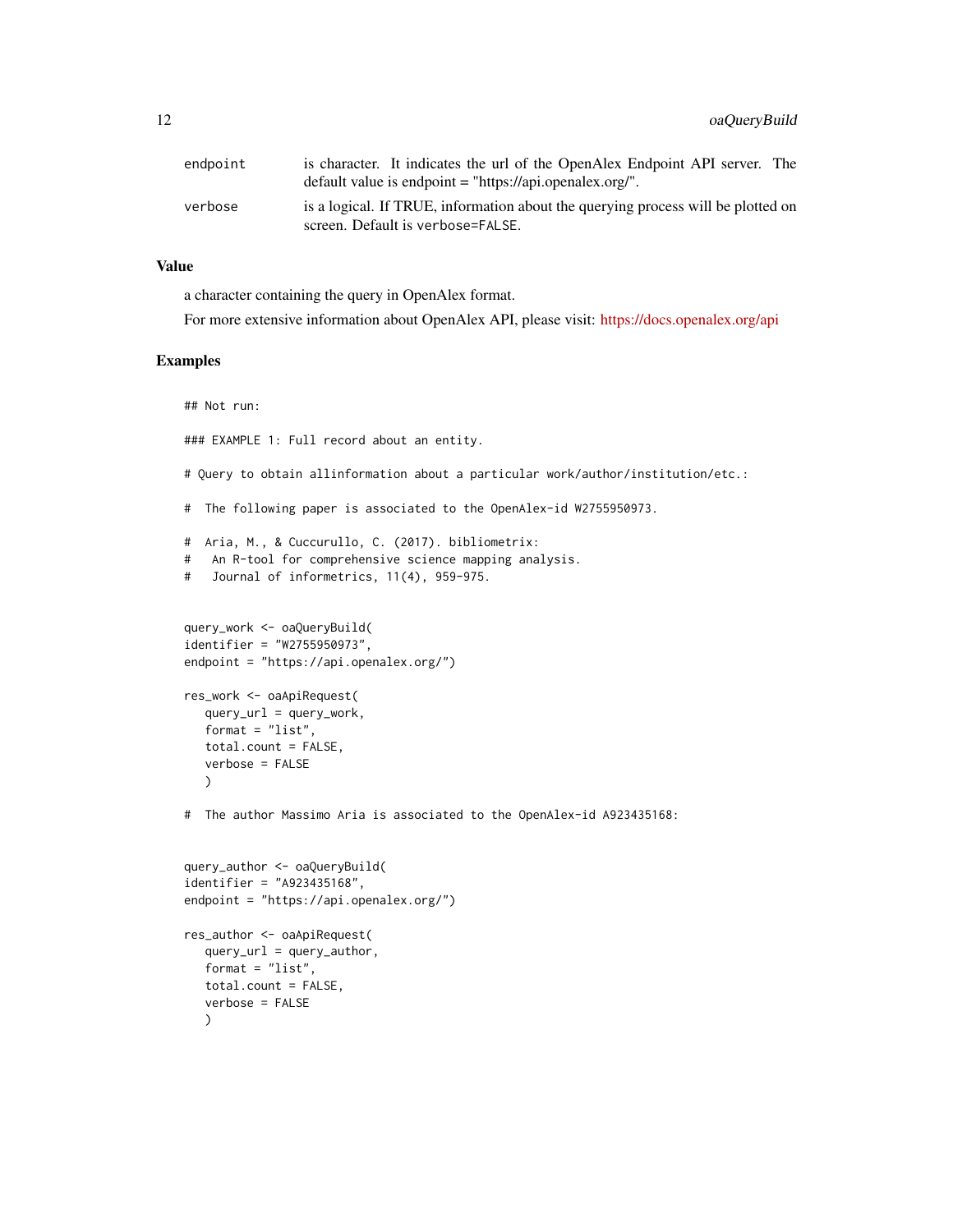```
### EXAMPLE 2: all works citing a particular work.
# Query to search all works citing the article:
# Aria, M., & Cuccurullo, C. (2017). bibliometrix:
# An R-tool for comprehensive science mapping analysis.
# Journal of informetrics, 11(4), 959-975.
# published in 2021.
# The paper is associated to the OpenAlex id W2755950973.
# Results have to be sorted by relevance score in a descending order.
query1 <- oaQueryBuild(
identifier=NULL,
entity = "works",
filter = "cites:W2755950973",
date_from = "2021-01-01",
date_to = "2021-12-31",
search=NULL,
endpoint = "https://api.openalex.org/")
res1 <- oaApiRequest(
   query\_url = query1,
   format = "list",
   total.count = FALSE,
   verbose = FALSE
   \lambda### EXAMPLE 3: All works matching a string in their title
# Query to search all works containing the exact string
# "bibliometric analysis" OR "science mapping" in the title, published in 2020 or 2021.
# Results have to be sorted by relevance score in a descending order.
query2 <- oaQueryBuild(
   identifier=NULL,
   entity = "works",
   filter = 'title.search:"bibliometric analysis"|"science mapping"',
   date_from = "2020-01-01",
   date_to = "2021-12-31",
   search=NULL,
   endpoint = "https://api.openalex.org/")
res2 <- oaApiRequest(
   query\_url = query2,
   format = "list",total.count = FALSE,
   verbose = FALSE
   )
```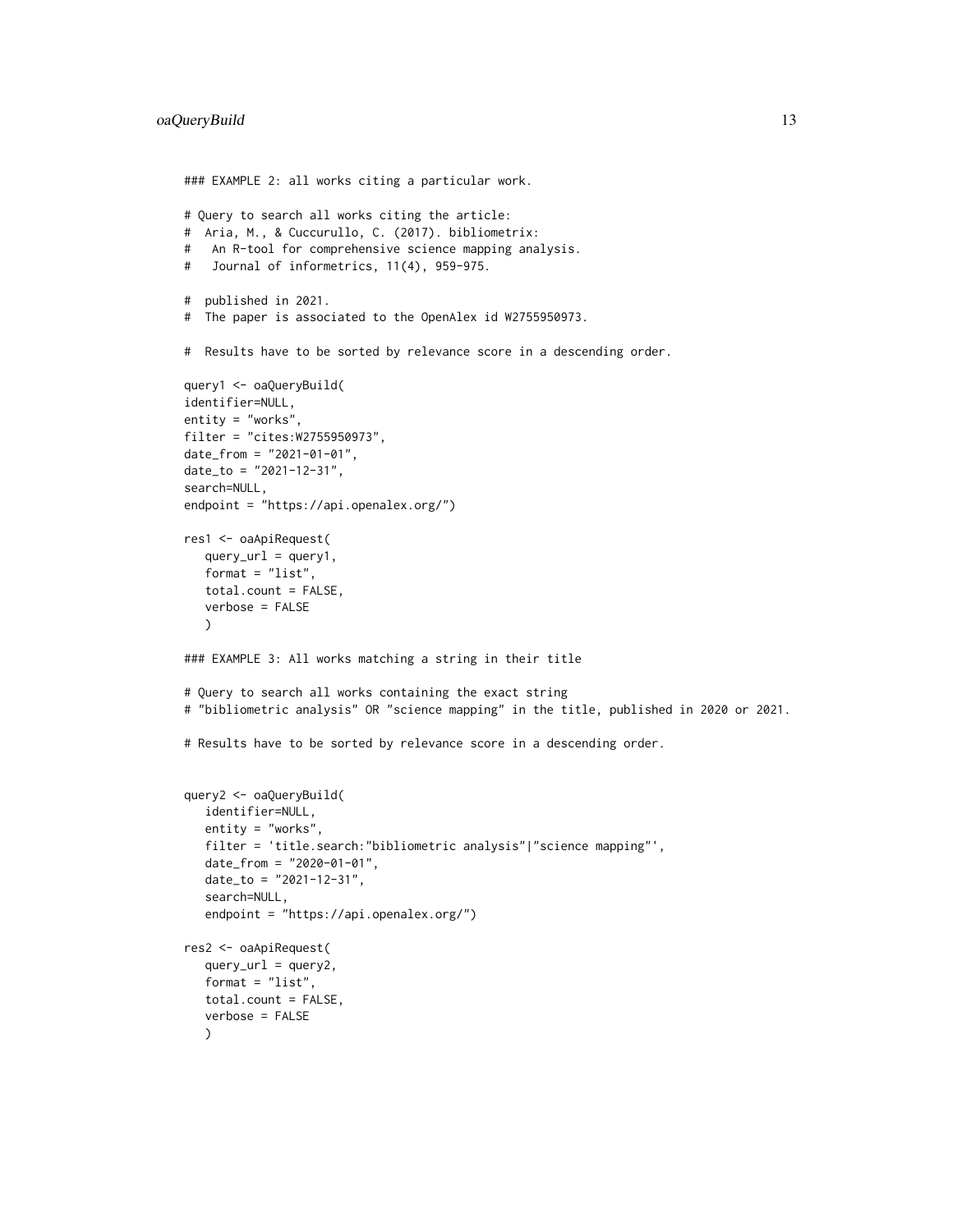```
### EXAMPLE 4: How to check how many works match a query
# Query to search all works containing the exact string
# "bibliometric analysis" OR "science mapping" in the title, published in 2020 or 2021.
# Quey only to know how many works could be retrieved (total.count=TRUE)
query3 <- oaQueryBuild(
  identifier=NULL,
  entity = "works",
  filter = 'title.search:"bibliometric analysis"|"science mapping"',
  date_from = "2020-01-01",
  date_to = "2021-12-31",
  search=NULL,
  endpoint = "https://api.openalex.org/")
res3 <- oaApiRequest(
  query_url = query3,
  format = "list",
  total.count = TRUE,
  verbose = FALSE
  \lambdares3$count #number of items retrieved by our query
## End(Not run)
```
Convert OpenAlex collection of venues' records from list format to *data frame*

#### Description

It converts bibliographic collection of venues' records gathered from OpenAlex database <https://openalex.org/> into data frame. The function converts a list of venues' records obtained using oaApiRequest into a data frame/tibble.

#### Usage

```
oaVenues2df(data, verbose = TRUE)
```
#### Arguments

| data    | is a list. data is the output of the function oa Api Request.                    |
|---------|----------------------------------------------------------------------------------|
| verbose | is a logical. If TRUE, information about the querying process will be plotted on |
|         | screen. Default is verbose=TRUE.                                                 |

<span id="page-13-0"></span>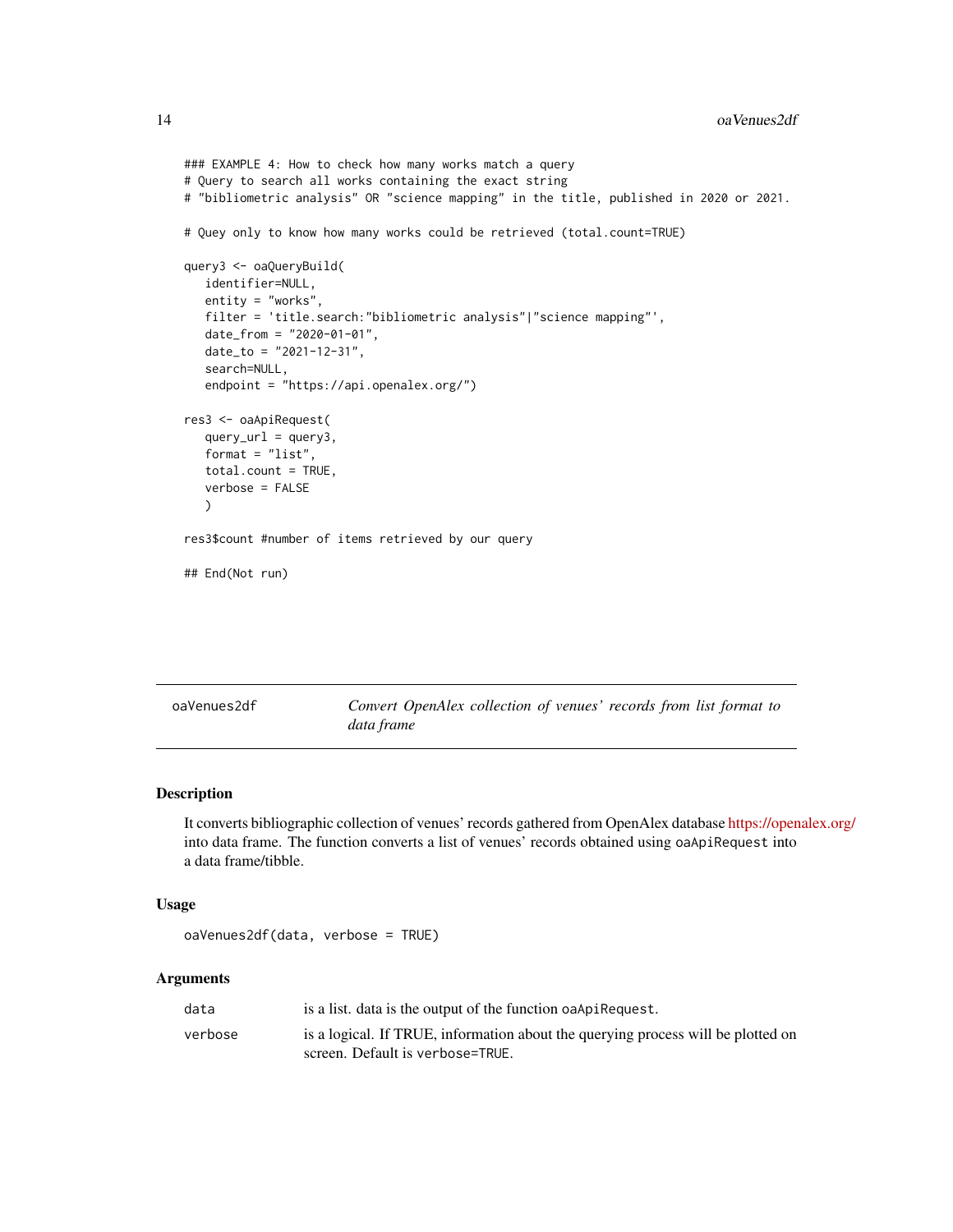#### <span id="page-14-0"></span>oaWorks2df 15

#### Value

a data.frame.

For more extensive information about OpenAlex API, please visit: <https://docs.openalex.org/api>

#### Examples

```
## Not run:
# Query to search information about the Journal of Informetrics (OA id:V205292342)
query_inst <- oaQueryBuild(
  identifier = "V205292342",
  entity = "venues",
  )
res <- oaApiRequest(
   query_url = query_inst,
   total.count = FALSE,
  verbose = FALSE
   )
df <- oa2df(res, entity = "venues")
df
## End(Not run)
```
oaWorks2df *Convert OpenAlex collection of works from list format to data frame*

#### Description

It converts bibliographic collection of works gathered from OpenAlex database <https://openalex.org/> into data frame. The function converts a list of works obtained using oaApiRequest into a data frame/tibble.

#### Usage

```
oaWorks2df(data, verbose = TRUE)
```
#### Arguments

| data    | is a list. data is the output of the function oa Api Request.                    |
|---------|----------------------------------------------------------------------------------|
| verbose | is a logical. If TRUE, information about the querying process will be plotted on |
|         | screen. Default is verbose=TRUE.                                                 |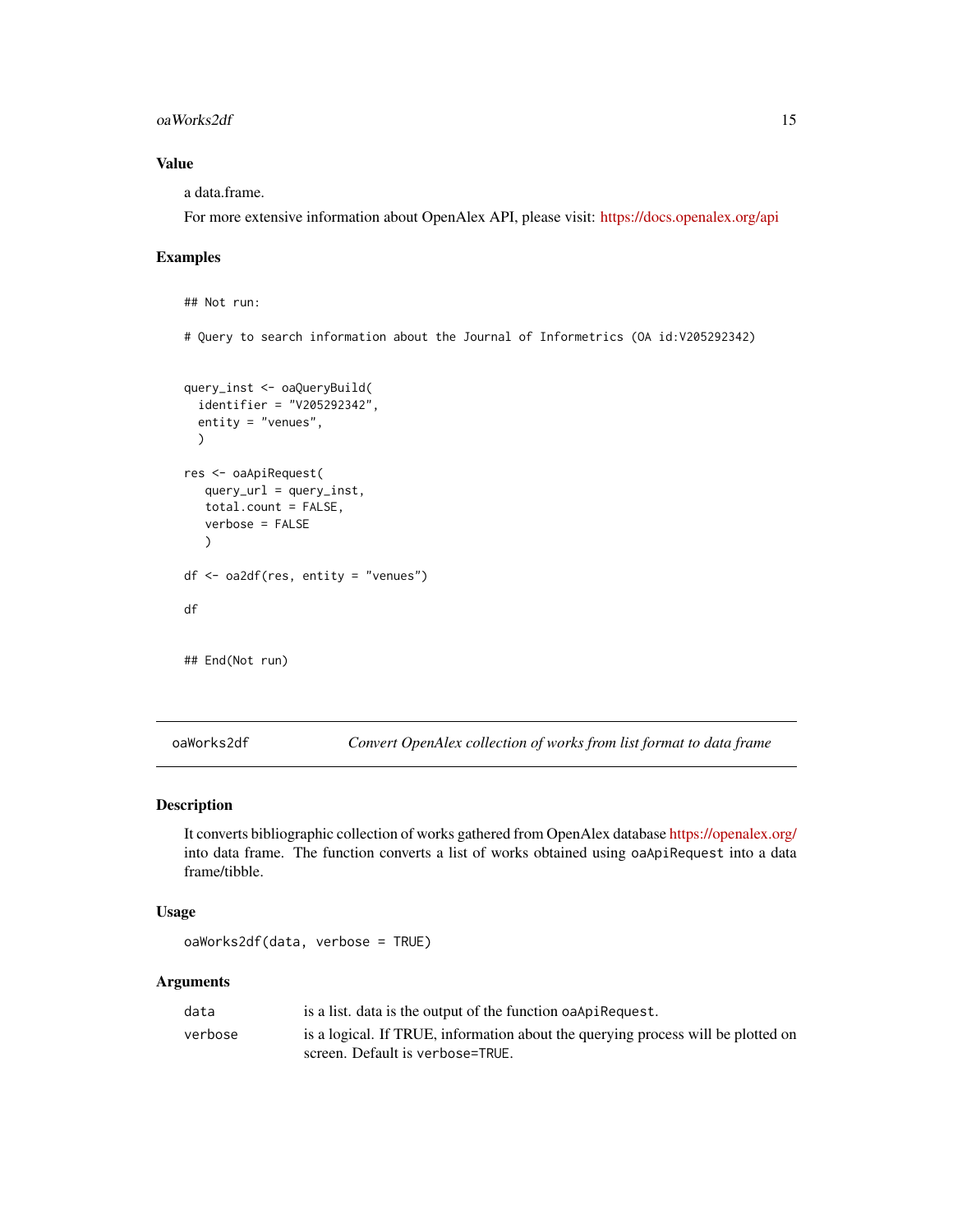#### Value

a data.frame.

For more extensive information about OpenAlex API, please visit: <https://docs.openalex.org/api>

#### Examples

## Not run:

```
# Query to search all works citing the article:
# Aria, M., & Cuccurullo, C. (2017). bibliometrix:
# An R-tool for comprehensive science mapping analysis.
# Journal of informetrics, 11(4), 959-975.
# published in 2021.
# The paper is associated to the OpenAlex id W2755950973.
# Results have to be sorted by relevance score in a descending order.
query <- oaQueryBuild(
identifier=NULL,
entity = "works",
filter = "cites:W2755950973",
date_from = "2021-01-01",
date_to = "2021-12-31",
search=NULL,
endpoint = "https://api.openalex.org/")
res <- oaApiRequest(
  query\_url = query,total.count = FALSE,
  verbose = FALSE
  \lambdadf <- oa2df(res, entity = "works")
df
## End(Not run)
```